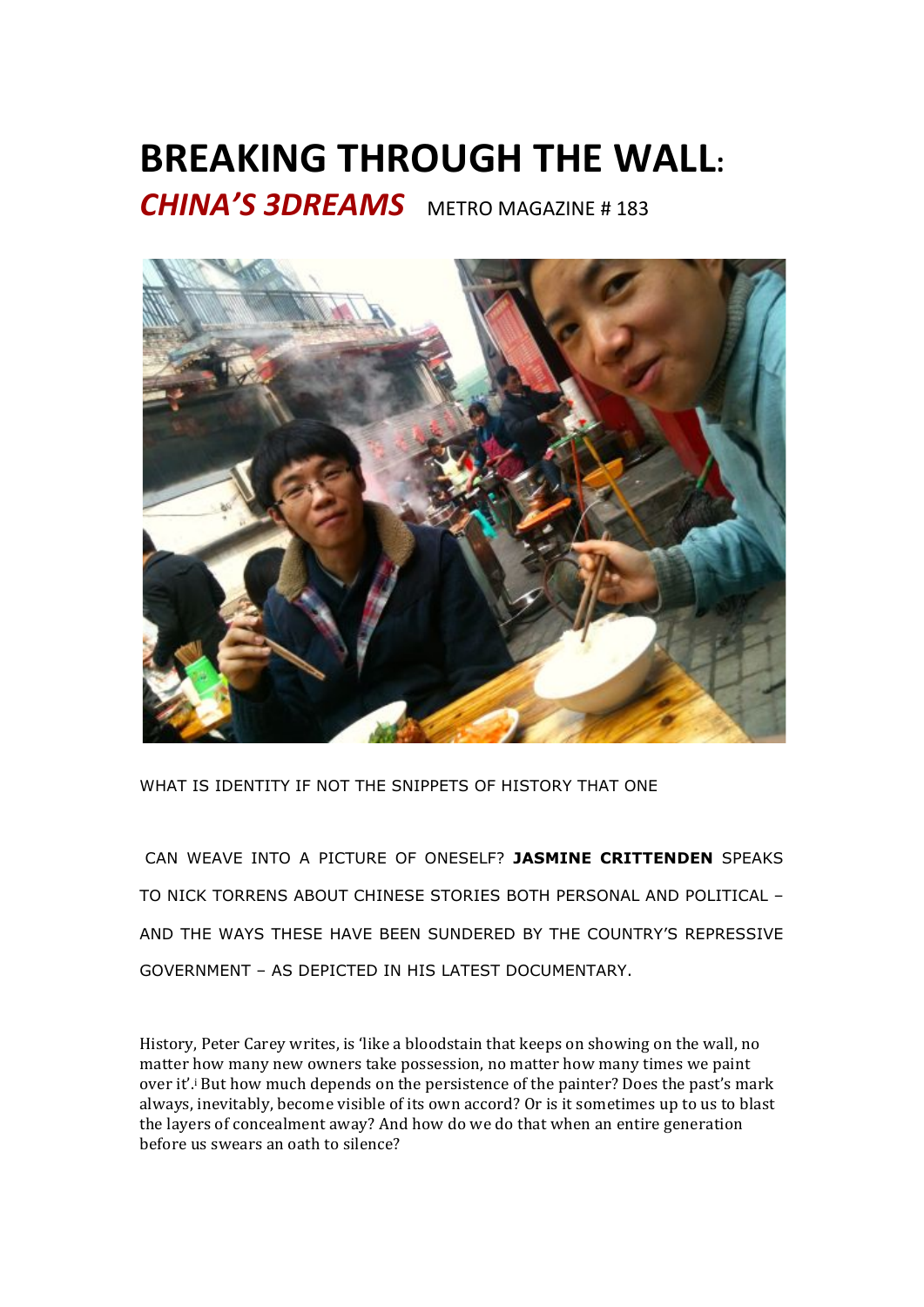

In *China's 3Dreams* (2014), filmmaker Nick Torrens ventures deep into twenty-first century China, exploring what it means to grow up without access to one's own history. His camera follows Zhang Lei, a single mother born during the Cultural Revolution. 'When I was young my parents neglected me,' she explains. 'They were only 18. Both of them believed in Chairman Mao and they devoted themselves to the revolution with their hot blood boiling.' She might know this much, but she has been denied the details. 'This history has been buried with these people and has turned to dust like them,' her cousin Zhang Mian laments, standing at the locked gates of a Red Guard graveyard. However, the) inquisitive) and) philosophical) Zhang) Lei) yearns) to) know) more.) *China's( 3Dreams* captures her journey to find out who her parents - and grandparents - were, and how her past influences her present.

At the same time, Torrens creates a complex portrait of a nation in flux. It is one that transcends common media impressions - those articulated by Westerners, for Westerners – instead representing the plural perspectives of individuals directly affected by the major changes that have swept through China during the past forty years. 'In the 1970s,' Zhang Lei says, 'Chinese people had three dreams: a watch, a radio and a bicycle'. By the early 1980s, however, Deng Xiaoping's widespread market reforms started to take effect.<sup>ii</sup> Today, more and more people are aspiring to 'a better life', represented by spacious apartments and the money to buy 'whatever (they) like'.

Moving between the neon glare of modern cities and the wooden pagodas of ancient architecture, Torrens not only delves deep with his protagonists, but also shows us glimpses of an array of individuals across four generations. He films in kitchens, lounge rooms, courtyards, streets and graveyards. His subjects discuss history, politics, values and dreams, as they go about their daily rituals – from cooking to playing table tennis –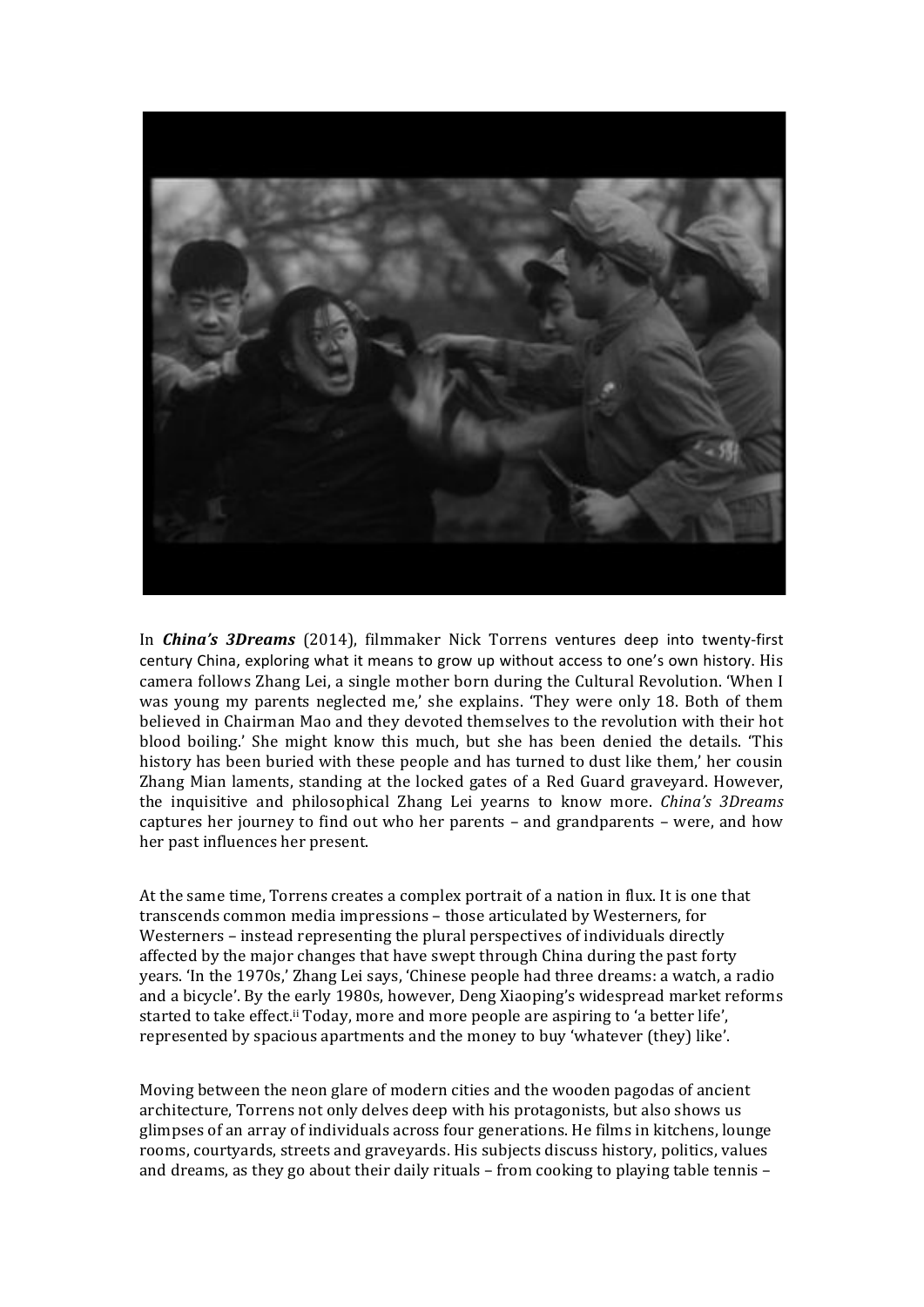and confront significant events, like preparing for marriage and repairing troubled familial relationships. The filmmaker is never visible, but we sense that this could only be the work of thorough immersion. Beautifully restrained, *China's 3Dreams* affects us with its deep engagement with character and its naturalism, avoiding contrived dramatic structure and sentimentalism. We can't help but feel that we're peering through a window on life as it happens.



This)film)is)certainly)not)Torrens')first)venture)into)Asia. In)1984)he)filmed *Running(from( the Ghost* (1985), a street-level study of Hong Kong hawkers. During the decade over which he worked on *China's 3Dreams*, he also completed *To Get Rich is Glorious* (1998) and *The Men Who Would Conquer China* (2004). 'I realised that, although China was already becoming very important to Australia – and to the West – what we knew about it was very little, I felt,' he tells me.

*We had ideas (..) based on very specific areas of knowledge: the economic miracle, the* extraordinary way that business was developing, the way that the urban landscape was *changing. The information we were getting was very much based on the specific agendas of news and current affairs, and also what was becoming the replacement for* documentary: specialist factual (programming), which usually involves Western *presenters, telling you all about something. The voice of China itself was missing, unless I went into specialist academic literature and so on (...) I thought it was time for a deeper, long-term, observational documentary that carried the voice of the ordinary people to the West. Otherwise, we wouldn't understand China; we'd only understand what we were being* told about it.

In the municipality of Chongqing, in China's southwest, Torrens found the ideal location for both researching and shooting. With a population of over 30 million, it's a seething metropolis, where real estate is booming, shopping malls are teeming, money is becoming equated with dignity and divorce is on the rise. In the heart of Chongqing lies Cigikou, a 1000-year-old village, where peddlers transport their wares using a milkmaid's yoke, flowers are still sold on the street and age-old social structures continue to bind the community together. It is Ciqikou that Zhang Lei calls home. From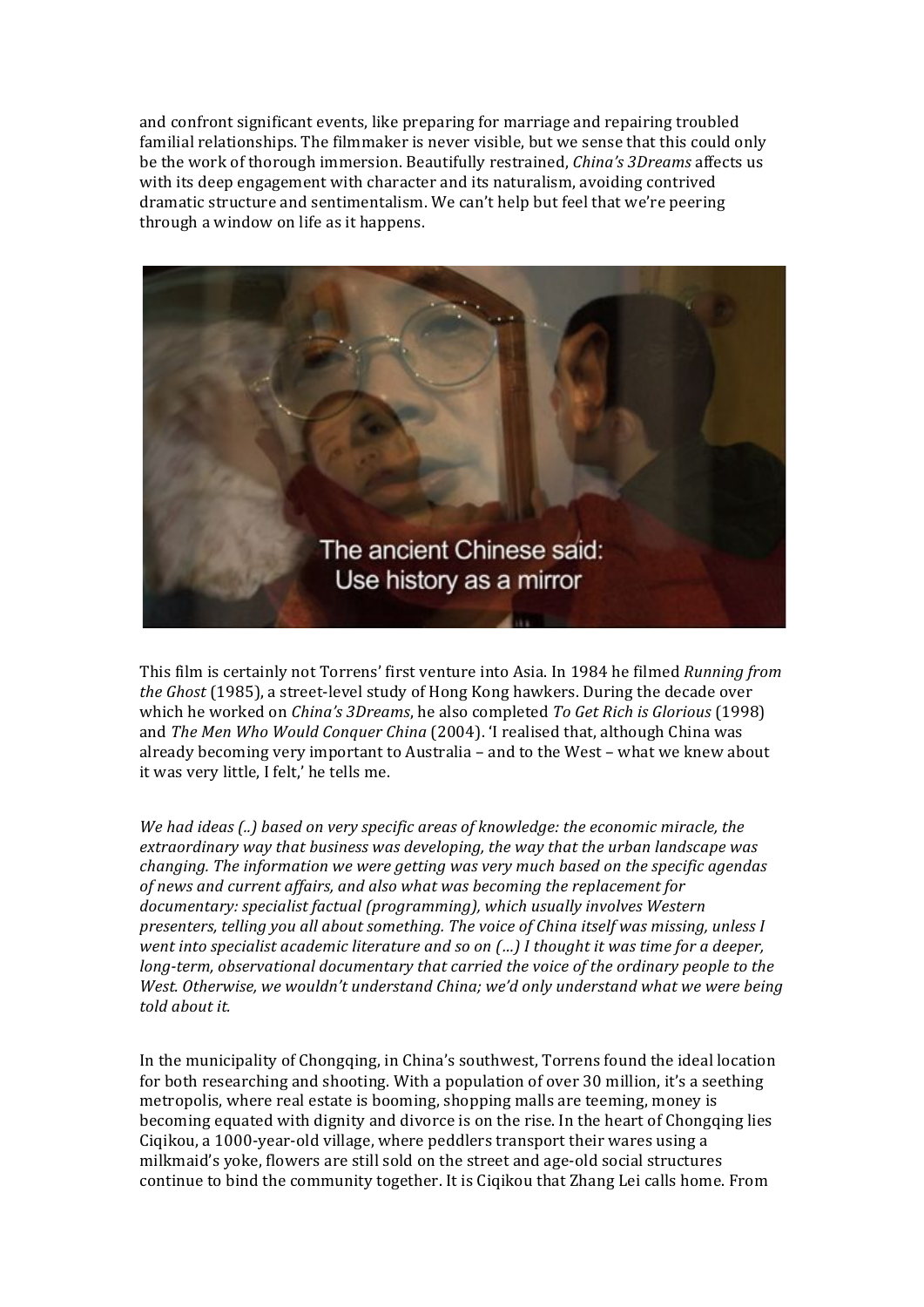her simple house, its walls adorned with bright Frida Kahlo imitations that she paints herself, she ekes out an exceptionally modest living running a local café, while taking care of her primary school-aged daughter. 'I loved this community,' Torrens explains.



*It seemed to represent what China is losing, which is its past – in architecture, in (the) spirit of community.. You generally lose that when you go into apartments, ... [Zhang Lei]* was so interesting as she was so different from people of her generation and she was quite *worried about that: that she doesn't seem to want to make money or earn status and is more interested in intellectual activities. She listens to music and watches films and reads. Her aim is to have a meaningful life and she can't work out why she's so alone in that .* 

*She also told me that her parents had virtually abandoned her and each other after the Cultural Revolution. She'd never really had much to do with them and was brought up by her grandmother (…) As she started investigating, she decided that she needed to know much more about history, because it was becoming increasingly responsible for who she thought she was.* 

Torrens accompanies Zhang Lei as she visits her parents, cousins, uncles, various Red Guards and her ninety-year-old grandfather, speaking to them about their experiences of the Cultural Revolution and the Anti-Rightist Movement. Face-to-face interviews are interwoven with archival footage and stills, and what emerges is a multi-faceted picture: while some toed the party line because they dared not diverge; others committed acts of brutality as impassioned supporters of Mao. A few family members are willing to talk, but others appear too traumatised or frightened or guilty. We meet one Red Guard who, even as he expresses his current loyalty to the party, breaks down in tears. 'I want absolution. Doesn't everyone?' he pleads.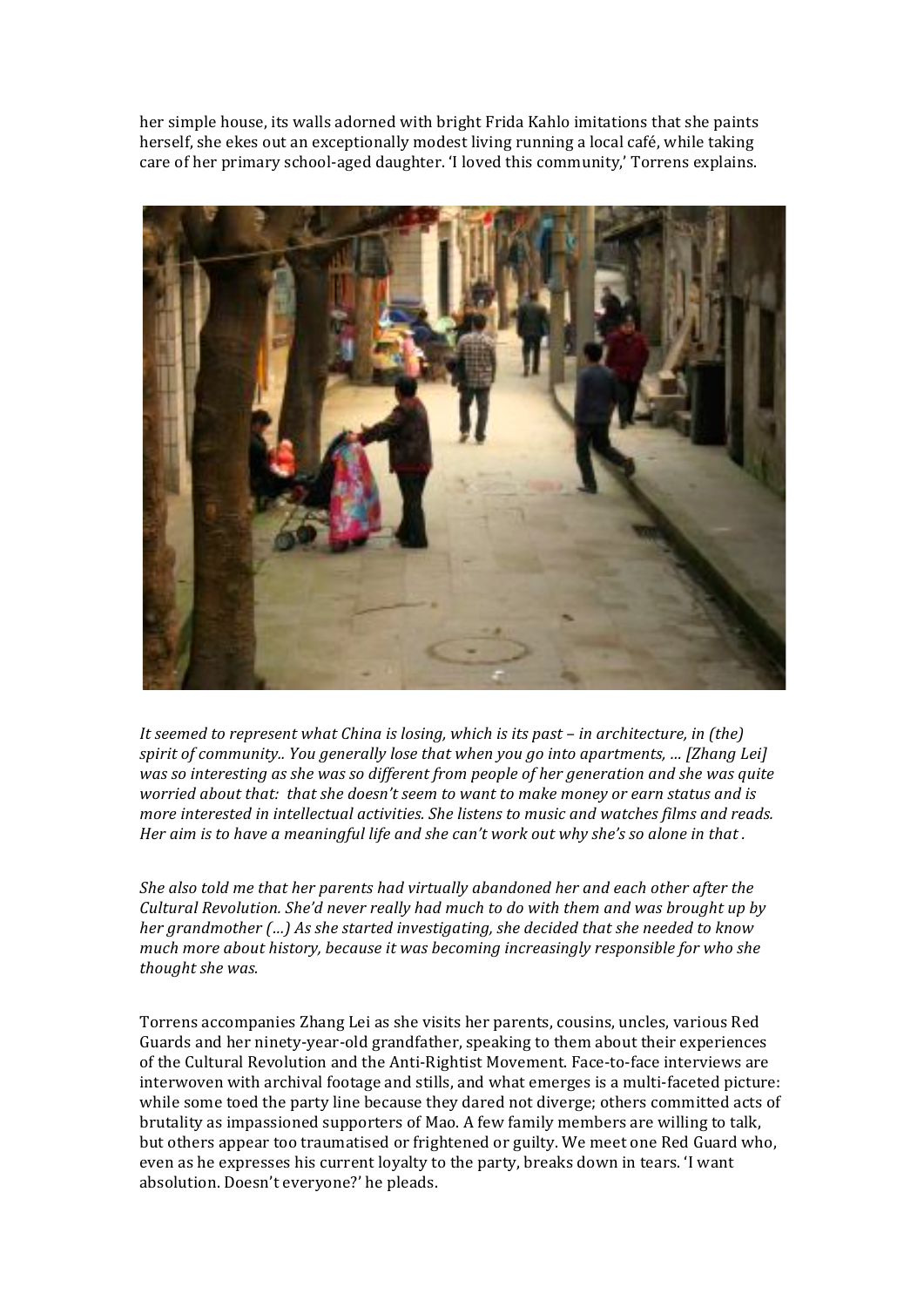

For Zhang Lei, pursuing her quest – and being filmed in the process – becomes an act of catharsis, allowing her to manifest compassion and develop a stronger sense of self. 'I'd say the lives of my father and mother were completely destroyed,' she decides. 'I believe it hurt everyone so deeply-first the victims and later, the murderers. They also became victims'. In this way, the camera functions as an enabler, facilitating the release of Zhang Lei's pent-up emotions.

Torrens recalls She told me that it was the best thing that had happened to her (...) She *was so insecure about her position in society. The fact that I was interested in her was the beginning, she said, of believing 'I probably am worthwhile in my own right' (...) The*  $p$ rocess made her feel much better about life.

He adds that the connection between filmmaker and subject became 'increasingly vital'. The most important thing in [that relationship] that a filmmaker has is a compact of *agreement (…) Each of you has to know what the other wants from the project and honour it.* Then you get trust and you get honesty. [The filmmaker] has to work hard to diminish *his presence and to use it at the same time.* 

In addition to gaining an intimate picture of Zhang Lei, we also meet a young citydweller by the name of Beowulf who speaks openly about relationships, internet censorship and what it means to be free. Beowulf's experiences provide a compelling contrast to those of Zhang Lei, adding further layers to Torrens' depiction. 'The two (stories) aim to integrate into an idea of how society is responsible for affecting individual lives and happiness,' he says. 'Between the stories – and what surrounds them – you, hopefully, get a really good idea of how China is today.'

Beowulf lives in the city surrounding Zhang Lei's village. Unlike her, he knows his mother well. The camera follows him through two different romantic relationships, the challenges and ideals of which are immediately familiar to Western audiences. The first is with Angel, who hopes desperately to buy a large apartment with a kitchen where she 'can cook'. Arguments over priorities and property prices contribute to her and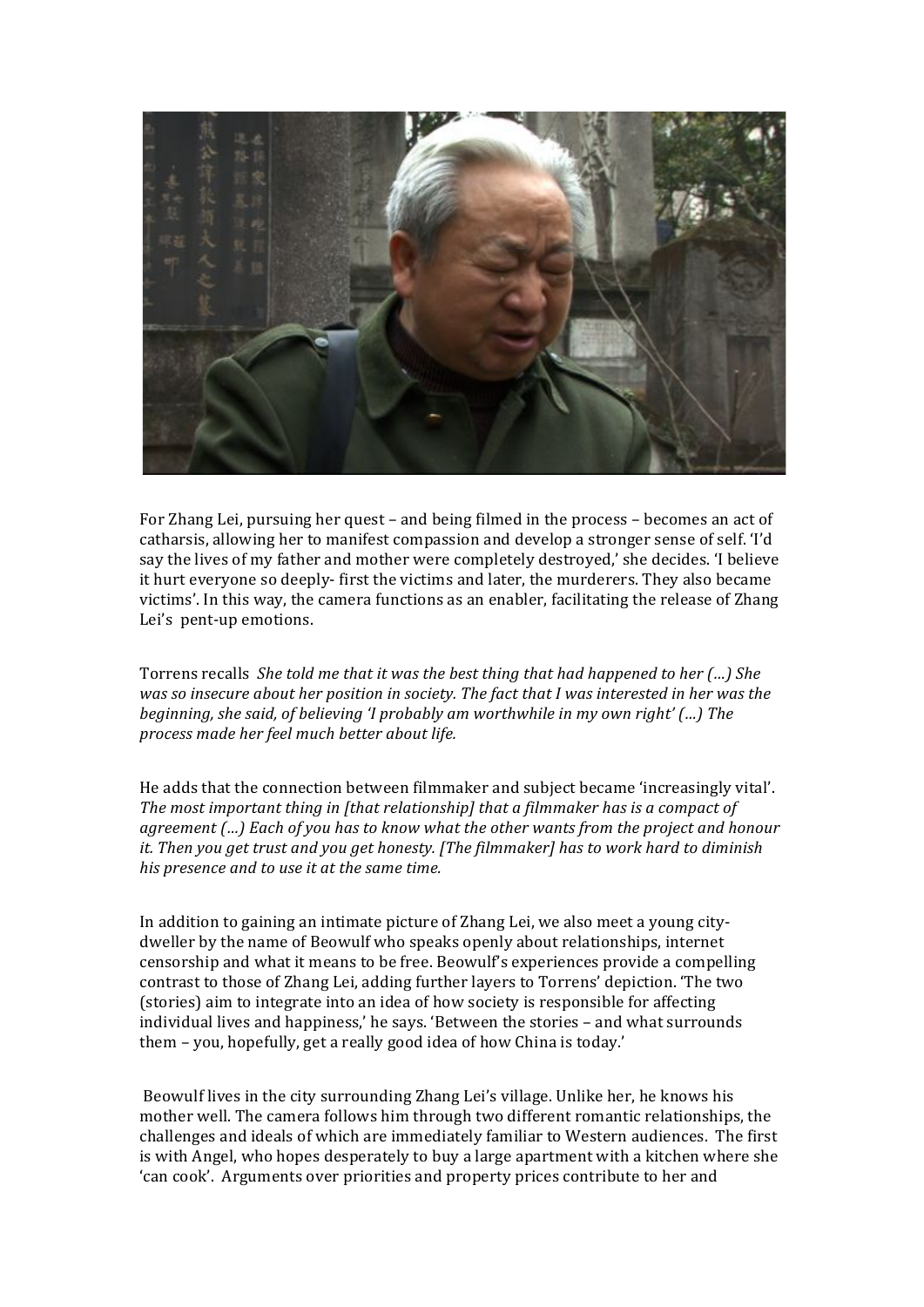Beowulf's eventual break-up. We then meet Shuli, Beowulf's second partner, and see her anxiously awaiting Beowulf's proposal of marriage. 'She was worried she was just being used in a way, which brings up another theme in China at the moment,' Torrens explains.



*There's been a change that is extraordinary in Chinese history. Love is omnipresent; relationships and sex are normal and natural pre-marriage, but love isn't always deep* anymore. People get together so easily, but they discard each other so easily, too.

Unlike Zhang Lei, Beowulf does not see his self-awareness as so contingent on understanding the past, but he is nonetheless curious about the world around him. The camera observes his frustrated, fruitless internet searches for information about the 1989 Tiananmen Square massacre. 'Governments, they always cover up these things,' he protests to the camera. 'They don't want to let that be played on television, otherwise it will have some terrible influence on people's minds'. However, and perhaps contradictorily, he seems less interested when discussing the past with his rather forthright mother. All she dreams of, she says, are 'freedom and quality'. 'You know my father is an anti-Japanese hero,' she tells her son. *He died thanks to the Cultural Revolution. Mao, that son of a bitch. My father was in the communist-Kuomintang cooperation to fight together against Japan, so the party shouldn't have mistreated him. People dragged him through the streets and beat him to death.* 'The past is past,' Beowulf replies.)

All the while, the camera shifts between a close-up of his face and images of their meal, spread out on the table before them. This restraint ensures that his mother's words pack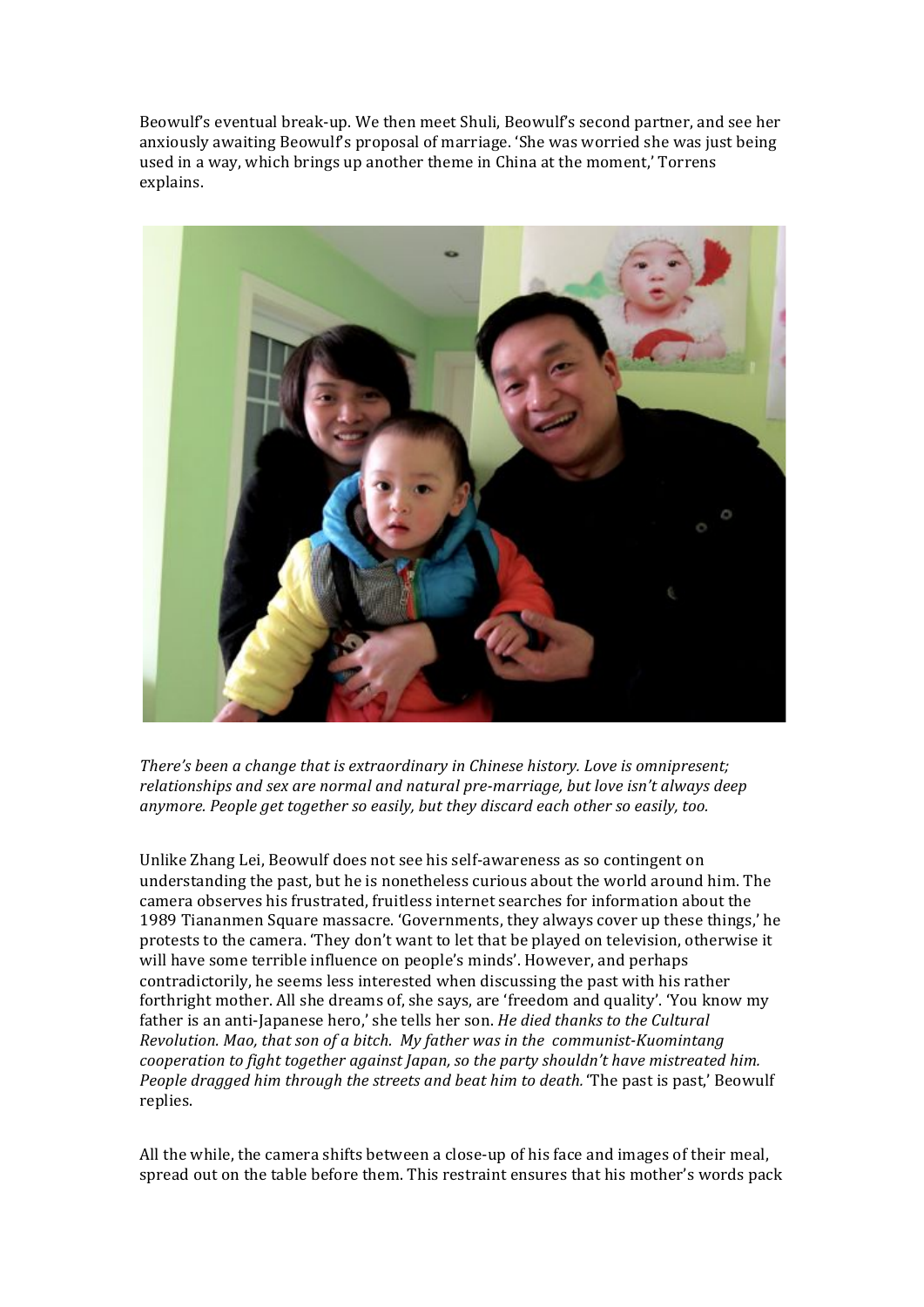a powerful punch, while her son's apparently callous response comes as a shock. The generational divide is laid bare. But, as Torrens explains, Beowulf's response is, in some ways, an understandable reaction to both the horror of the past and the promise of the future. The problem, some of those young people tell me, is that "we don't know what we don't know" (and they're not quoting Donald Rumsfeld),' he jokes.

*We can have the latest Japanese fashions; we can have the latest American music; we can see everything on the internet, but we don't know what they're hiding from us'(...) The* Cultural Revolution isn't studied or analysed in any deep way in high schools and *universities.* So, as you can imagine, young people, particularly those born in the 1980s and *later, have no interest in it. They might know that their parents and grandparents had terrible times in the past, but that's as much as they want to know (...)* And, often, the *parents and grandparents don't discuss it: first, because the young people aren't interested and second, because it's so painful. There's so much guilt. So many acts of* betrayal and humiliation were put upon others by their generation.

*One man said to me, 'You in the West might think that it's good for China to open up its past, teach it and study it for the benefit of the future, but (those in power here) don't care what you think in the West. There is no logic in them looking back. The leaders always say that we must look forward, not back (…) And that's why, when you ask people if they think* things will change under the new leadership, they say, "New shoes, same old road."'

However, the subjects of *China's 3Dreams* seem to have found plenty of point in breaking out of silence. When Torrens returned to China to show the film to his subjects, it proved both healing and stimulating. It was not only the screening that had an impact, but also what it enabled: family members who hadn't seen one another for more than thirty-five years reunited over the common experience of viewing.

*It* was a wonderful and quite emotional visit (...) Zhang Lei's parents had not seen each *other since she was very small, when they separated. There were extraordinary long discussions(and(meals,(together with(former(Red(Guards(and(rebels, and(very(emotional(* responses. After all, Zhang Lei's parents witnessed her discussions about her parents' *neglect and incompetence because of the Cultural Revolution. I sat between her father and mother, who said not a word to each other, but responded to the film afterwards in* separate ways.

*One of the big points, which caused most discussion among the audience, was over the way* the story was told. Agreement was that it was a 'real movie' when many had expected a *'Western documentary where a Western presenter tells you everything'. They were grateful. 'It is real and true, and every voice is a Chinese voice."* 

*\**

*Jasmine Crittenden is a Sydney-based freelance writer whose interests include film, music, literature, sustainability and human rights. She's a senior writer at* Concrete Playground*, a senior writer at the Music Council of Australia*, *a regular contributor to* Metro *and* Screen Education*, and a member of the Australian Film Critics Association.* Endnote1 Peter Carey, *30 Days in Sydney: A Wildly Distorted Account*, Bloomsbury, 2008, p. 220.